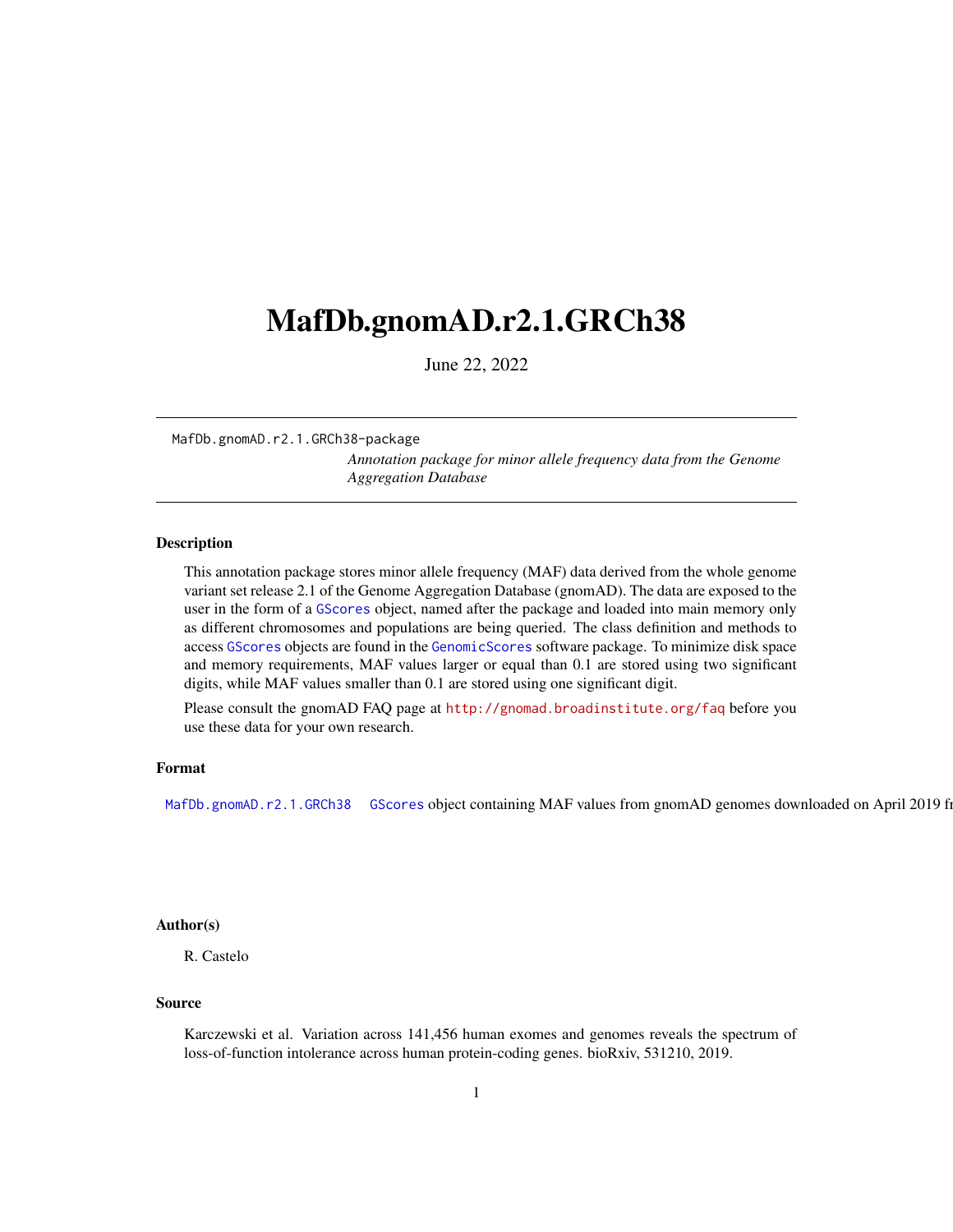<span id="page-1-0"></span>The Genome Aggregation Database (gnomAD), Cambridge, MA (URL: [http://gnomad.broadins](http://gnomad.broadinstitute.org)titute. [org](http://gnomad.broadinstitute.org)) [April 2019, accessed]

# See Also

[GScores-class](#page-0-1) [gscores](#page-0-1) [GenomicScores](#page-0-1)

#### Examples

library(SNPlocs.Hsapiens.dbSNP149.GRCh38) library(MafDb.gnomAD.r2.1.GRCh38)

ls("package:MafDb.gnomAD.r2.1.GRCh38")

mafdb <- MafDb.gnomAD.r2.1.GRCh38 mafdb citation(mafdb)

populations(mafdb)

## lookup allele frequencies for rs1129038, a SNP associated to blue and brown eye colors ## as reported by Eiberg et al. Blue eye color in humans may be caused by a perfectly associated ## founder mutation in a regulatory element located within the HERC2 gene inhibiting OCA2 expression. ## Human Genetics, 123(2):177-87, 2008 [http://www.ncbi.nlm.nih.gov/pubmed/18172690]

```
snpdb <- SNPlocs.Hsapiens.dbSNP149.GRCh38
rng <- snpsById(snpdb, ids="rs1129038")
rng
gscores(mafdb, rng)
gscores(mafdb, GRanges("15:28111713"))
```